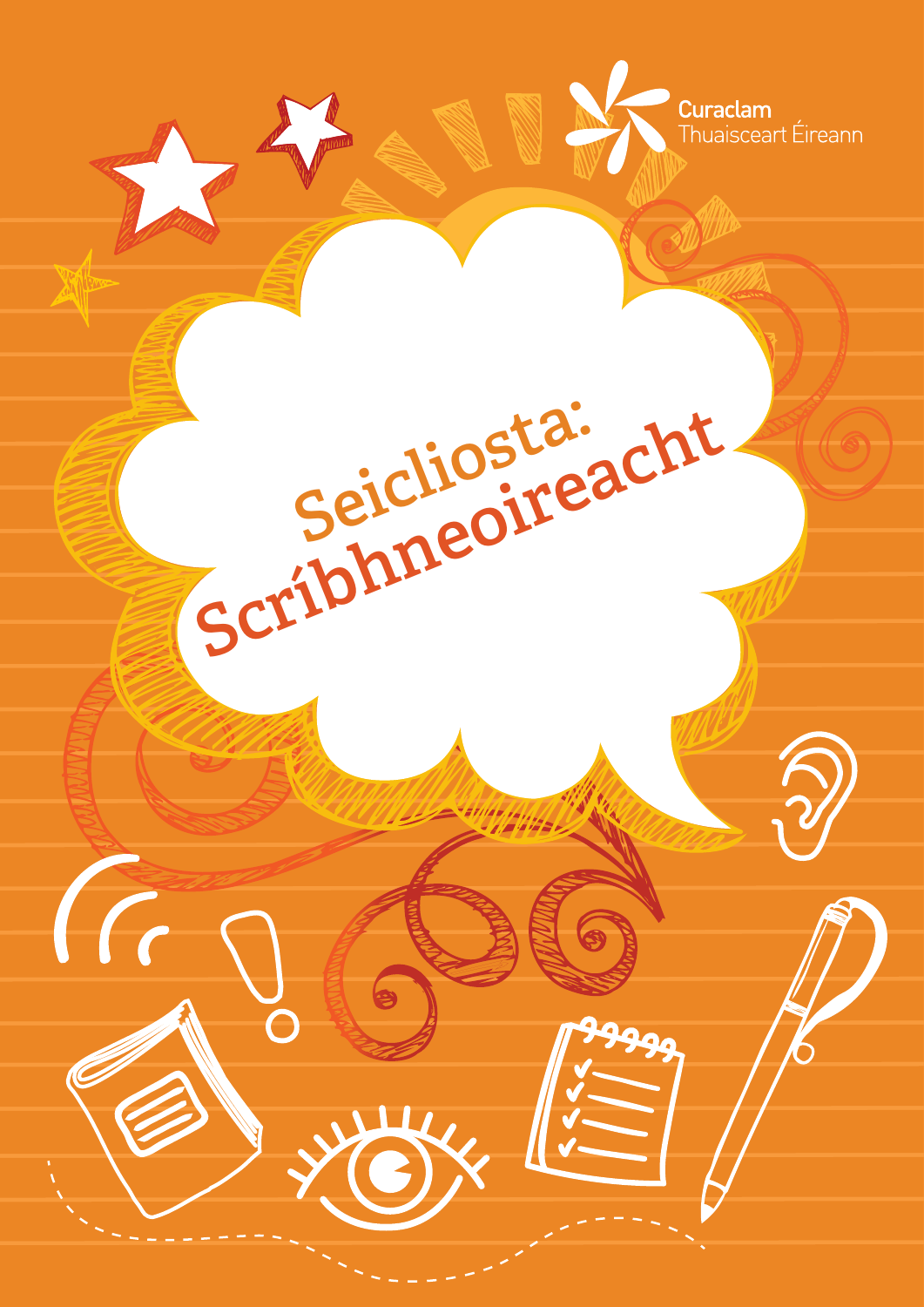#### **Do theachtaireacht a dhéanamh soiléir**

- Bí cinnte faoin teachtaireacht atá agat agus faoi cé dó a bhfuil tú ag scríobh.
- • Smaoinigh ar an dóigh is fearr le do theachtaireacht a leagan amach, mar shampla, úsáid a bhaint as ailt, as pointí le hurchair nó as íomhánna.
- Bain triail as ceannlitreacha, cló trom, cló iodálach nó folíneáil le béim a chur ar phointí tábhachtacha ach ná bain barraíocht úsáide astu.
- • Socraigh ar cheart duit do theachtaireacht ghinearálta a thabhairt ag an tús – ní bheadh sin fóirsteanach dá mba mhian leat do theachtaireacht a nochtadh de réir a chéile.
- Bain úsáid as abairt topaice i ngach cuid den téacs agus cuir sonraí breise ina diaidh nó thart uirthi.
- Bain úsáid as foclóir agus stórchiste le chéile leis na focail is fearr a roghnú le do theachtaireacht a chur in iúl.
- Roghnaigh focail atá fóirsteanach don lucht léitheoireachta. Mar shampla, má tá teachtaireacht faoi shábháilteacht ar líne dírithe ar pháistí óga, bainfear úsáid as teanga atá níos simplí agus as abairtí níos gairide ná mar a bheadh in úsáid i dteachtaireacht den chineál chéanna ag díriú ar dhaoine fásta.
- Bain úsáid as samplaí le do theachtaireacht a dhéanamh soiléir má mheasann tú gur cheart sin.
- Agus tú ag cur do smaointe i bhfocail, bain úsáid as frásaí atá ag cur go soiléir le do dhearcadh, mar shampla 'Is léir go …', 'Ní féidir a shéanadh go …' agus 'Creidim go diongbháilte go …'
- larr ar chara aiseolas a thabhairt duit maidir le cé chomh soiléir agus atá do theachtaireacht.
- I ndeireadh do chuid scríbhneoireachta, déan achoimre ar do theachtaireacht ghinearálta, ag críochnú le buafhocal.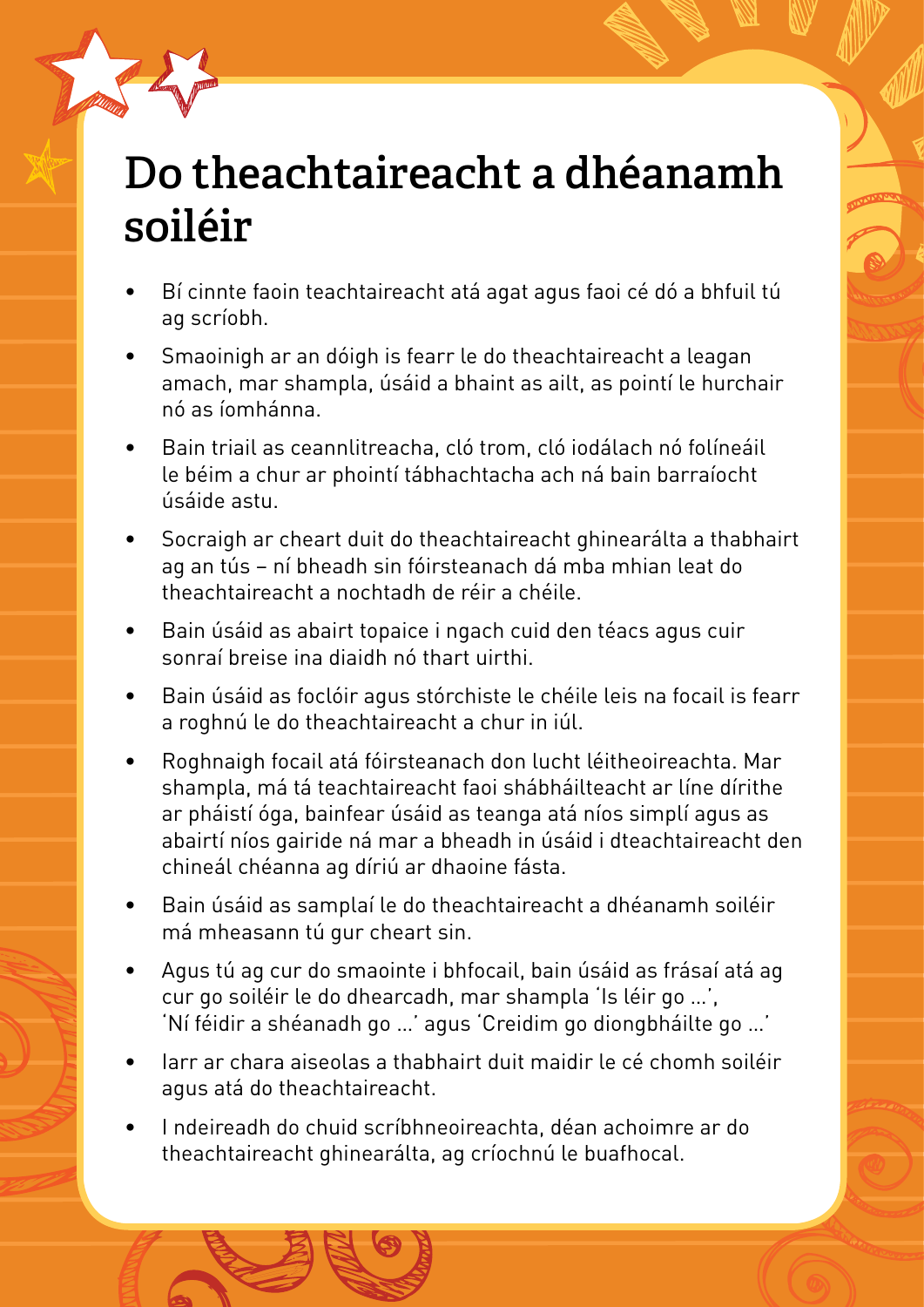### **Scríbhneoireacht a chur in oiriúint don chuspóir agus don lucht léitheoireachta**

- Bí iontach soiléir faoi chuspóir do chuid scríbhneoireachta agus faoin sprioclucht léitheoireachta.
- • Smaoinigh ar fhoirmiúlacht an phíosa scríbhneoireachta, ag brath ar an chuspóir agus ar an lucht léitheoireachta.
- Smaoinigh faoi fhad do chuid scríbhneoireachta.
- Smaoinigh faoi leagan amach do chuid scríbhneoireachta, leathanach gréasáin mar shampla, léaráid nó bileog eolais.
- Roghnaigh ton cuí don chuspóir agus don lucht léitheoireachta, mar shampla ton éadrom faoi choinne scéal nuachta atá siamsúil, ton criticiúil faoi choinne léirmheas scannáin, nó ton oibiachtúil faoi choinne ailt neamhchlaonta sna meáin.
- Más cuí, leag amach eolas i bhformáid nach ailt iad, mar shampla pointí le hurchair, táblaí nó léaráidí.
- Úsáid foclóir nó stórchiste leis an fhocal chuí chruinn atá de dhíth ort a aimsiú.
- Má bhíonn eolas de dhíth ar do lucht léitheoireachta, tabhair fíricí agus míniúcháin.
- Má bhíonn cur síos de dhíth ar do lucht léitheoireachta, úsáid aidiachtaí, dobhriathra agus teanga amhairc a chruthóidh pictiúr dóibh.
- Más maith leat go ndéanfaidh do lucht léitheoireachta dianmhachnamh ar shaincheist, tabhair dearcthaí éagsúla dóibh.
- Más maith leat barúil a chur ina luí ar do lucht léitheoireachta, úsáid teicnící chun iad a mhealladh, mar shampla athrá nó ceisteanna reitriciúla.
- Is féidir comharthaí uaillbhreasa a úsáid chun béim a chur ar phointí tábhachtacha, ach ná bain barraíocht úsáide astu.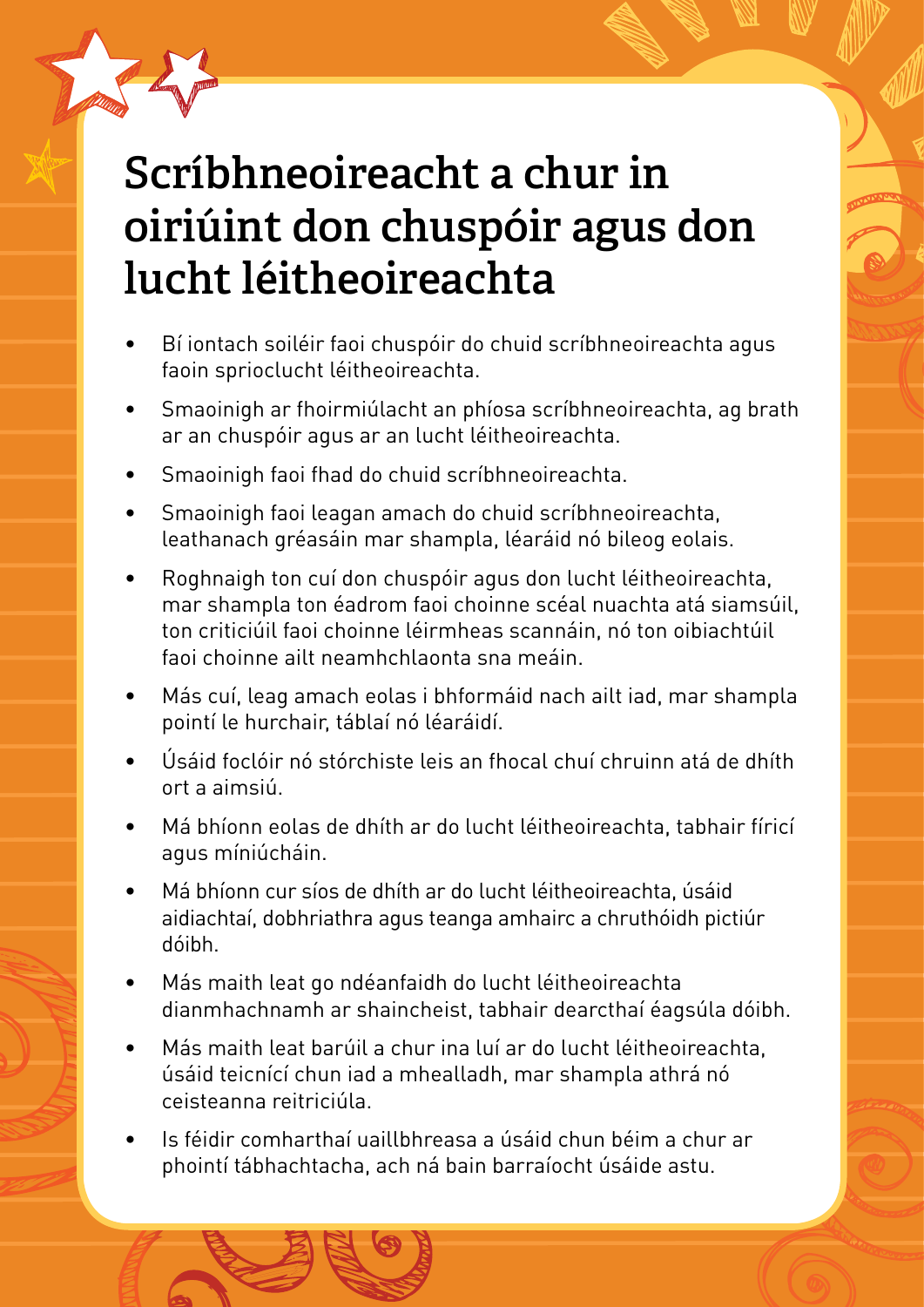## **Pleanáil**

- Smaoinigh ar chuspóir do chuid scríbhneoireachta. Cad é an sprioc atá taobh thiar dó?
- • Smaoinigh ar an lucht léitheoireachta. Cé a bheidh á léamh?
- Smaoinigh ar stíl do chuid scríbhneoireachta, mar shampla scéal, dán, tuairisc nó leathanach baile gréasáin.
- Smaoinigh ar thon do chuid scríbhneoireachta. Mar shampla ar cheart go mbeidh sí dáiríre, spreagúil, greannmhar nó criticiúil?
- • Déan nóta de do chuid smaointe uilig.
- Eagraigh do chuid nótaí mar a oireann duit féin, mar shampla bain úsáid as pointí le hurchair, tábla, nó damhánleáráid.
- Leag amach an struchtúr tús simplí, lár agus críoch. Ansin déan iad sin a fhorbairt.
- • Déan achoimre i mbeagán eochairfhocal ar an phríomhphointe nó na príomhsmaointe i ngach alt nó mír.
- • Má bhíonn tú ag cur tuairim ar leith chun tosaigh, smaoinigh ar ionsaithe in éadan d'argóinte arbh fhéidir a bheith ag súil leo, agus ullmhaigh an dóigh le do chuid tuairimí a chosaint.
- Déan tástáil le socrú ar an ord is fearr le do chuid smaointe a úsáid.
- • Nuair atá socrú déanta agat faoin ord ina mbeidh do chuid smaointe, cuir uimhir taobh le gach pointe.
- • Smaoinigh ar phointe tosaigh le haird do lucht léitheoireachta a tharraingt, agus pointe láidir ag deireadh do chuid scríbhneoireachta a mhairfidh ina gcuimhne.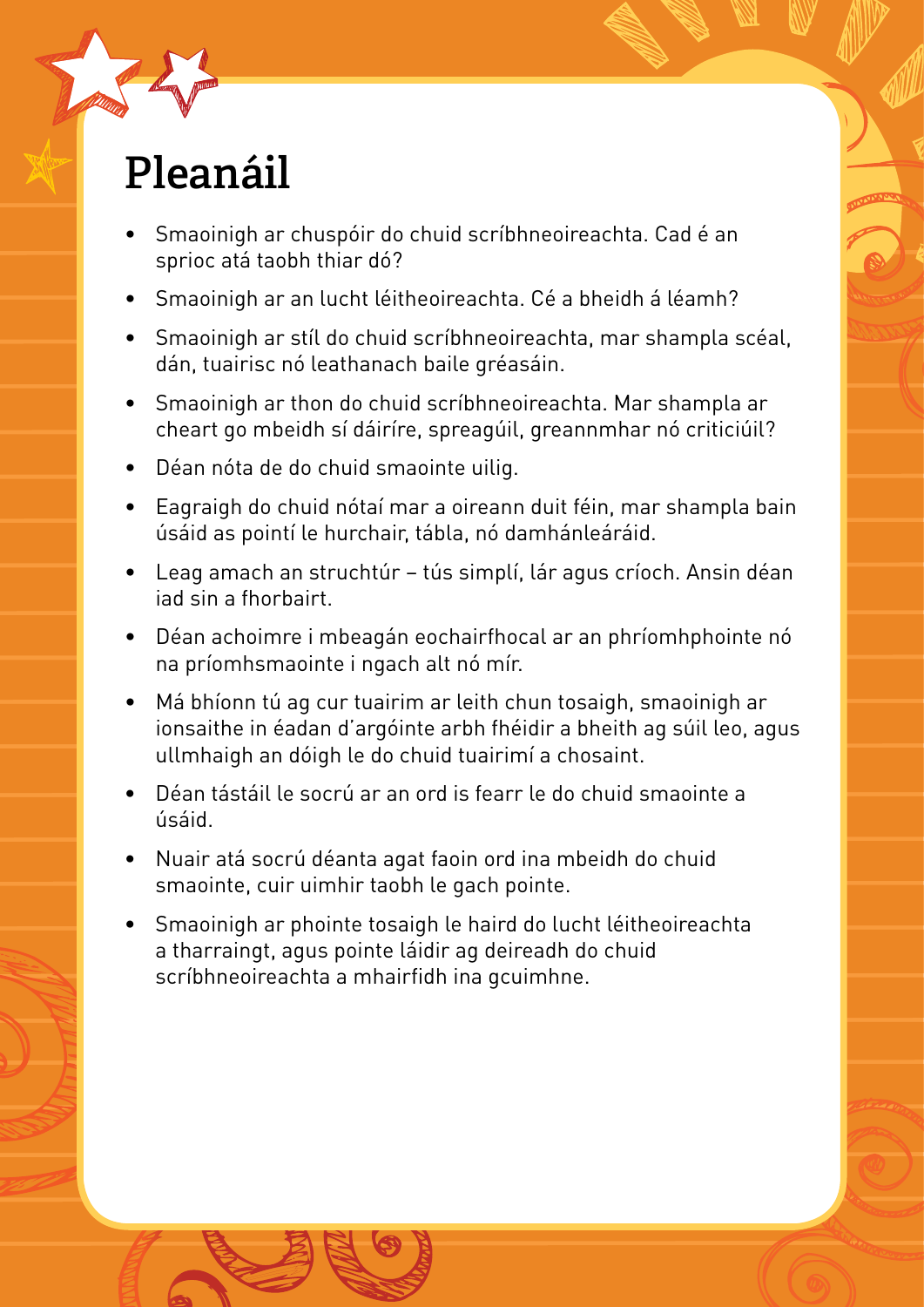### **Dóigheanna leis an léitheoir a mhealladh**

- Bí soiléir faoi aidhm do chuid scríbhneoireachta agus faoin lucht léitheoireachta.
- Léigh samplaí den chineál scríbhneoireachta a bheidh á scríobh agat. (mar shampla ailt nuachtáin nó gearrscéalta).
- • Má bhíonn tú ag scríobh go cruthaitheach, ná bíodh leisce ort do stíl pearsanta féin a úsáid.
- Smaoinigh ar chéadlíne do chuid scríbhneoireachta a spreagfaidh do lucht léitheoireachta leanúint ar aghaidh ag léamh.
- Bain úsáid as abairtí fada agus abairtí gairide le do chuid scríbhneoireachta a dhéanamh níos suimiúla.
- Roghnaigh do stór focal go cúramach, ag úsáid éagsúlacht focal suimiúil le hathrá a sheachaint.
- Cuir pointí suimiúla ag an tús, sa lár agus ag deireadh do chuid scríbhneoireachta le suim do lucht léitheoireachta a choinneáil.
- Ullmhaigh ábhar agus foclaíocht do chuid scríbhneoireachta sa dóigh is nach féidir dearmad a dhéanamh di agus go bhfanfaidh sí in intinn do lucht léitheoireachta.
- Má oireann sé don phíosa scríbhneoireachta, tig leat rogha a dhéanamh orthu seo a leanas:
	- – ceisteanna reitriciúla a úsáid le do lucht léitheoireachta a spreagadh chun machnaimh;
	- – úsáid a bhaint as na focail 'tú' agus 'muid' le caidreamh pearsanta a bhunú leis an lucht léitheoireachta;
	- – samplaí a thabhairt leis na pointí a léiriú, ag cinntiú go roghnaíonn tú samplaí a thuigfidh an lucht léitheoireachta; agus/nó
	- – úsáid a bhaint as teanga amhairc (focail agus frásaí a chuidíonn leis an lucht léitheoireachta an rud atá faoi chaibidil agat a fheiceáil).